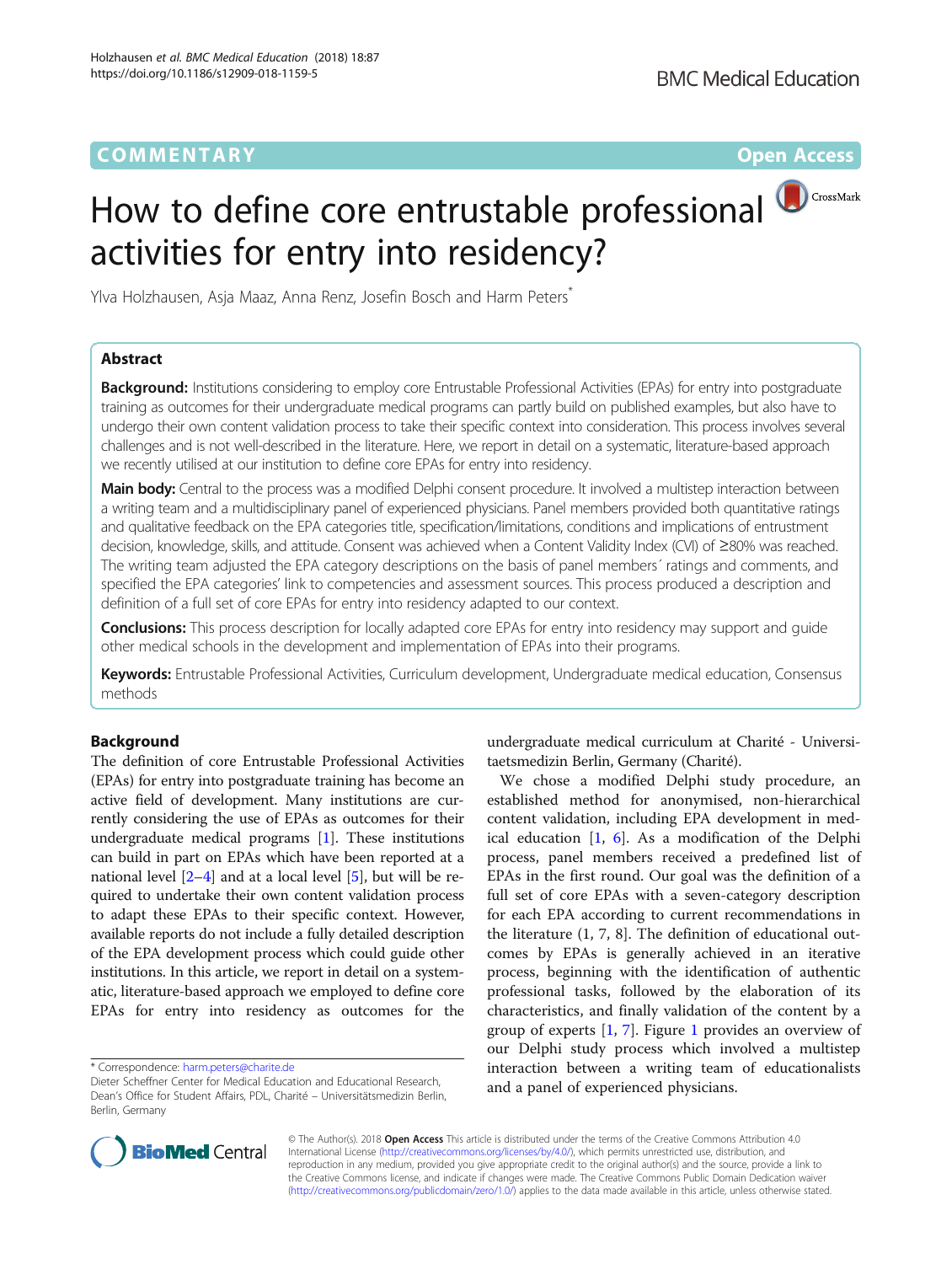<span id="page-1-0"></span>

## Delphi study process

## Panel selection and writing team

A total of 45 panel members were purposely selected from the Charité faculty body. All panel members had long-time supervision experience in both undergraduate and postgraduate medical training and were actively involved in the curriculum development process for the current undergraduate program. The EPA writing team, consisting of the authors of this article, were members of both the curriculum development group for the undergraduate medical program and educational researchers in the field of EPAs.

## Guiding principles for EPA content definition

The following guiding principles were formulated for EPA content definition: 1) They should comply with the recommendations for EPA definition  $[8]$  $[8]$  $[8]$ , i.e. represent independently executable tasks which are observable, measurable, confined to qualified personal and suitable for an entrustment decision. 2) The EPAs should consist of full, seven-category descriptions, including the following categories: 'title', 'specification/ limitations', 'knowledge, skills and attitudes' (KSA), 'conditions and implications of entrustment decision', 'most relevant domains of competence', 'assessment sources', and the 'expected supervision level at the stage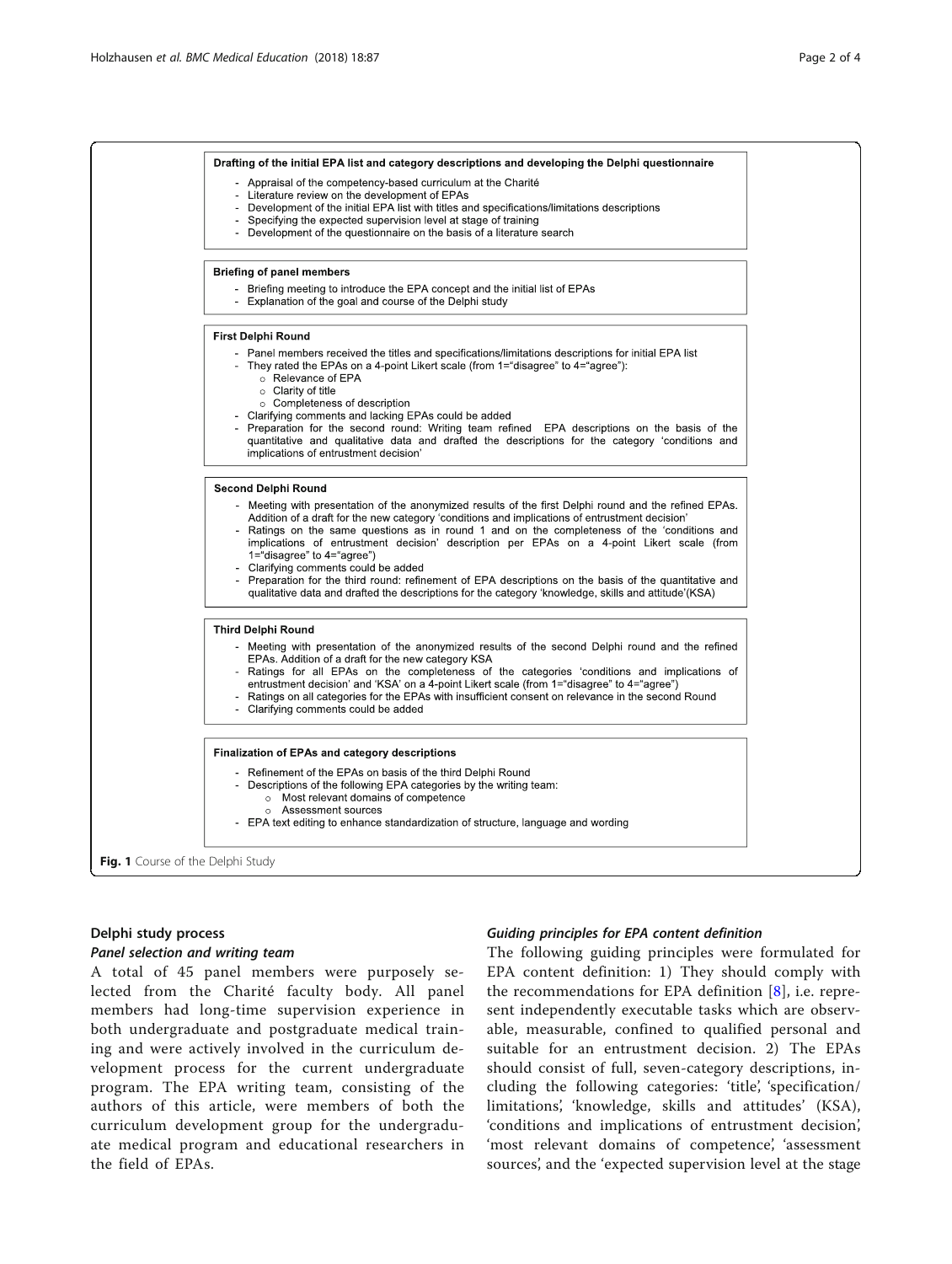of training'. 3) The EPA content elaboration should use clear language describing tasks and workplace context and avoid educational jargon. This includes a short brief title, succinct descriptions as well as an alignment of structure, language and wording within the set of EPAs. 4) The EPAs for entry into residency constitute the core, this is the full set of professional activities expected from a graduating physician. 5) The breadth and level of difficulty of the EPAs should be manageable for graduating physicians, align with the workflow and the supervision routines in the clinical setting, and 6) the supervision level is defined by the time it takes for the supervisor to be physical available as well as the degree of subsequent work verification.

## Drafting of the initial EPA list and category description

In an iterative process, the writing team drafted the initial list of tasks to be considered as EPAs for entry into residency according to the specific context. This involved mapping these tasks to the Charité competency framework, a search and appraisal of the literature, along with continuous discussions and developments within the Charité curriculum development group. The AAMC core EPAs were used as a starting point [\[2\]](#page-3-0). In addition, the writing team consulted articles on the EPAs concept in general  $[8-12]$  $[8-12]$  $[8-12]$  $[8-12]$  $[8-12]$  and articles covering the development of EPAs for postgraduate training [[13](#page-3-0)–[16](#page-3-0)]. The draft of the initial EPA list included tasks which graduating physicians should be able to perform under a granular operationalised level of supervision [[17](#page-3-0)]. The following categories were elaborated for each EPA: 'title', 'specification/limitations', and 'expected supervision level at stage of training'. These categories are thought of as those representing the quintessence of an EPA description, upon which the other categories subsequently build.

## Questionnaire development

The writing team developed the questionnaire for the Delphi process based on the literature on EPA development. For EPA identification and content validation, panel members were asked to rate the relevance of professional tasks for new residents, the clarity of each EPA title and the completeness of the EPA category descriptions on a 4 point scale. The questionnaire was administered online using EvaSys (Electric Paper Evaluationssysteme GmbH, Lüneburg, Germany), a software for survey basedresearch.

## Establishing consensus among panellists' ratings

Content validity indices (CVI) were calculated to establish consensus among the ratings of panel members [[18\]](#page-3-0).This included the relevance ratings of the EPAs, the ratings of the 'clarity of the title' and the completeness of the EPA categories 'specification/limitations', 'conditions and implications of entrustment decision' and 'KSA'. The CVI describes the percentage of respondents who rated the relevance of the EPAs or the categories with 'agree' or 'somewhat agree'. A CVI of at least 80% was set as the predefined consensus level. If this level was reached, consensus was assumed and no further validation was deemed necessary.

## Panel member invitation and briefing

The panel members were invited to a formal meeting at the beginning of the Delphi study to prepare them for their participation. During the meeting, they were informed about the EPA concept and the aim and structure of the Delphi process. Similar panel meetings were held again before the second and third Delphi rounds. Here, panel members were provided with an anonymised summary of the previous round's results, the refined EPA content descriptions, and information on subsequent tasks. The meetings were audio-recorded, screencasted, and sent out to panel members as podcasts along with other material shown in the panel meeting.

Round 1 Panel members received the initial draft of EPAs relevant for entering residency including titles and specification/limitations. Panel members provided ratings and could add narrative text for explanations or suggestions for refinement. They were also asked to propose relevant tasks which they felt were missing for entry into residency. The EPA writing team summarised the quantitative and qualitative information provided and refined the EPAs accordingly. The qualitative feedback was clustered inductively and allocated to the corresponding EPA text passages. The proposed changes were then discussed within the writing team until a consensus was reached on the EPA description refinement. The topics for additional EPAs were discussed within the writing team and reviewed on the basis of the abovedescribed guiding principles for EPA content definition.

Round 2 Panel members received the anonymised, summarised panel rating results of the first round along with the refined EPA titles and specification/limitations descriptions. Changes made following the first round were highlighted. The panel members received the same questions as in Delphi Round 1. In addition, they were asked to rate a description drafted by the writing team on the EPA category 'conditions and implication of entrustment decision' which specifies how the supervision level is operationalised into the workplace. Again, all quantitative ratings could be supplemented with narrative feedback. The EPA writing team summarised the quantitative and qualitative information and adjusted the EPA descriptions as described above for Round 1.